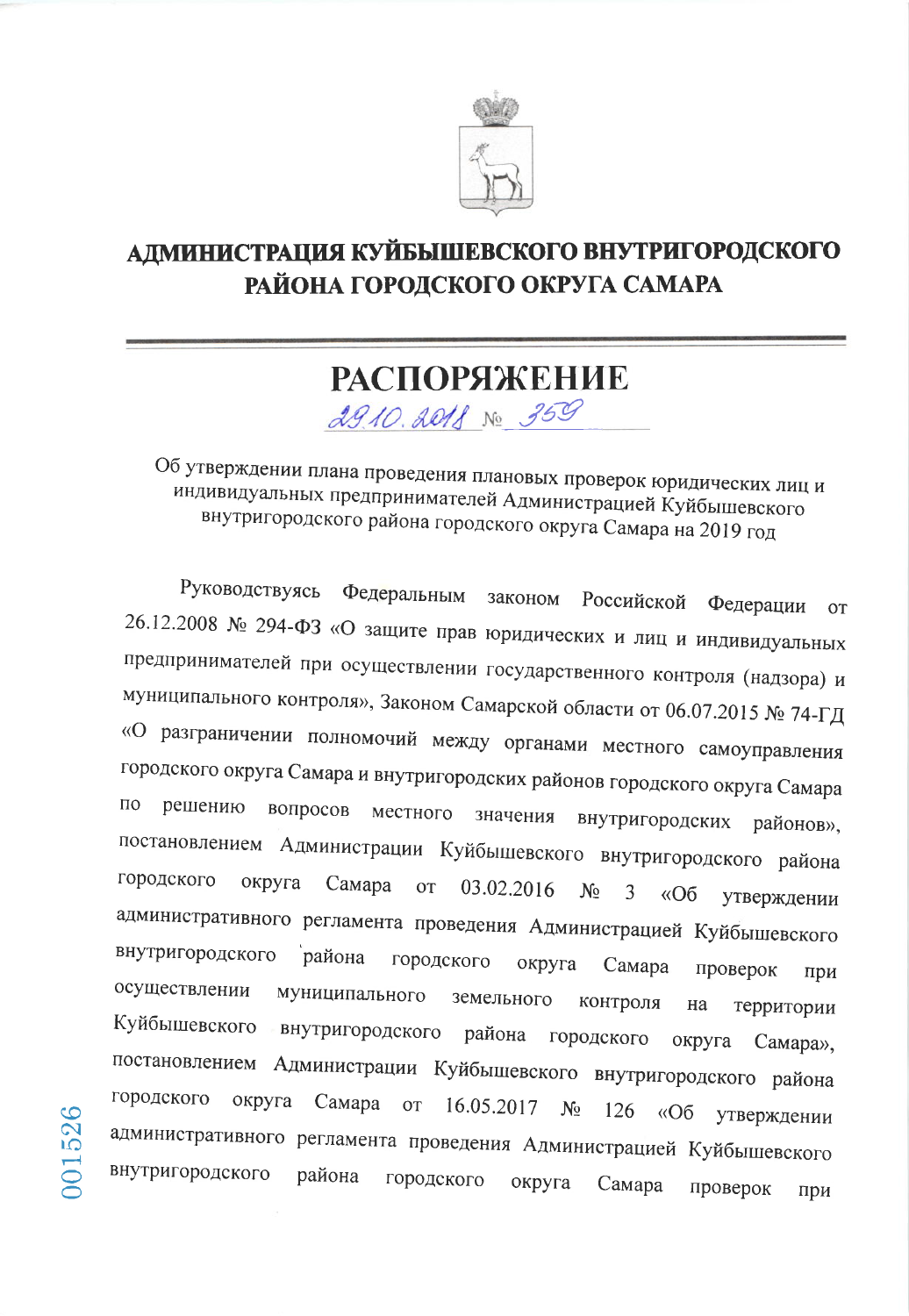территории контроля на муниципального жилищного осушествлении Куйбышевского внутригородского района городского округа Самара»,

1. Утвердить план проведения плановых проверок юридических лиц и Куйбышевского Администрацией предпринимателей индивидуальных внутригородского района городского округа Самара на 2019 год.

2. Начальнику отдела муниципального контроля Мизрину А.П. обеспечить выполнение плана.

3. Начальнику отдела по работе с молодежью и общественным объединениями Квитель В.Р. обеспечить размещение плана проведения плановых проверок юридических лиц и индивидуальных предпринимателей Администрацией Куйбышевского внутригородского района городского округа Самара на 2018 год на официальном сайте Администрации Куйбышевского района городского округа Самара  $\overline{\mathbf{M}}$ **BO** вкладке внутригородского «Куйбышевский внутригородской район» на официальном сайте Администрации городского округа Самара.

4. Настоящее распоряжение вступает в силу с момента его подписания.

исполнением настоящего 5. Контроль за выполнением плана и распоряжения оставляю за собой.

Глава Администрации Куйбышевского внутригородского района городского округа Самара

А.В.Моргун

Мизрин 330 12 46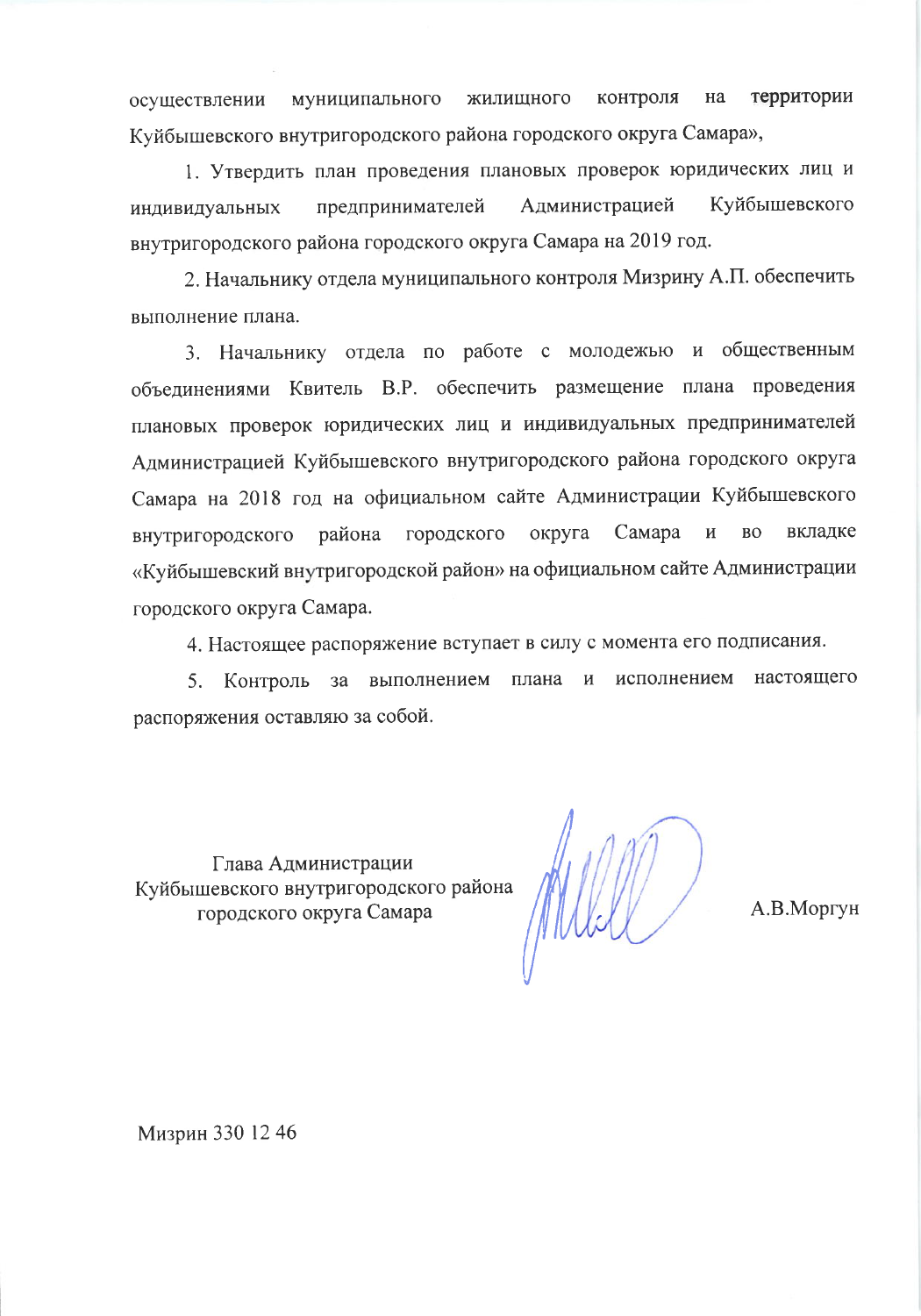| "OS xesM"<br>Товарищество собственников жилья                                                                                 | жвод <sup>ж</sup> уравет<br>Акционерное общество "Племенной                                                                                        |     | ОГВ. ФИО допиностного лица). деятельность<br>енование проверяемого лица (КОП, ИП,<br>которого подлежит проверке                                                                                                                                                                                                                                                                                                                         |                                                                                    |                                                       |                                                                                                                                                                                |
|-------------------------------------------------------------------------------------------------------------------------------|----------------------------------------------------------------------------------------------------------------------------------------------------|-----|-----------------------------------------------------------------------------------------------------------------------------------------------------------------------------------------------------------------------------------------------------------------------------------------------------------------------------------------------------------------------------------------------------------------------------------------|------------------------------------------------------------------------------------|-------------------------------------------------------|--------------------------------------------------------------------------------------------------------------------------------------------------------------------------------|
| 20, офис 120<br>Белорусская, д.<br>Самара, ул.<br>443042, r.                                                                  | Центральная, д.<br>Camapa, yn.<br>443085, r.<br>12А, совхоз Кряж                                                                                   | iú. | место (места) нахаждения (ЮЛ, ОГВ, ФИО-<br>должностного лица)                                                                                                                                                                                                                                                                                                                                                                           |                                                                                    |                                                       |                                                                                                                                                                                |
| Белорусская, д.<br>20, odwc 120<br>Самара, ул.<br>443042, r.                                                                  | 12А, совхоз Кряж<br>Camapa, yn.<br>Центральная, д.<br>443085, r.                                                                                   |     | место (места) фактического осуществления<br>деятельности юридического лица (ЮЛ).<br>индивидуального предпринимателя (ИП)                                                                                                                                                                                                                                                                                                                | Appeca                                                                             |                                                       |                                                                                                                                                                                |
| 20, офис 120<br>Белорусская, д.<br>Самара, ул.<br>443042, r.                                                                  | E<br>63:01:000000:90<br>63:01:0407004:20<br>63:01:0407004:21<br>ʻa<br>63:01:00000068<br>96:00000000069                                             |     | места нахождения объектов                                                                                                                                                                                                                                                                                                                                                                                                               |                                                                                    |                                                       |                                                                                                                                                                                |
| 108631700011 6314029724                                                                                                       | 1066317030236314027036                                                                                                                             | w   | Основной государственный<br>регистрационный номер (ОГРН)<br>(не более 15 символов)                                                                                                                                                                                                                                                                                                                                                      |                                                                                    |                                                       |                                                                                                                                                                                |
|                                                                                                                               |                                                                                                                                                    | ۰   | Идентификвционный номер<br>налогоплательщика (ИНН)<br>(не более 12 символов)                                                                                                                                                                                                                                                                                                                                                            |                                                                                    |                                                       |                                                                                                                                                                                |
| законодательством<br>обязательных требований<br>установленных жилищиным<br>контроль за соблюдением<br>Муниципальный жилищимий | законодательством<br>требований, установленных<br>соблюдения обязательных<br>Муниципальный земельный<br><b>SCMC/IbHbini</b><br>контроль на предмет |     | Lera nposeness<br>upostessis                                                                                                                                                                                                                                                                                                                                                                                                            |                                                                                    |                                                       |                                                                                                                                                                                |
|                                                                                                                               |                                                                                                                                                    |     | дата государственной регистрации<br>юридического лица (ЮП).<br>индивидуального предпринимателя (ИП)<br><b>GULMMITTT</b> )                                                                                                                                                                                                                                                                                                               |                                                                                    |                                                       |                                                                                                                                                                                |
| 17.01.2008 не проводилась                                                                                                     | 29.09.2006 не проводилась                                                                                                                          | ü   | дата окончания последней проверки<br>(DO MM FFFF)                                                                                                                                                                                                                                                                                                                                                                                       | Основание проведения прове<br>ğ                                                    | ежегодного плана проведения плановых                  | <b>FINTOBAS OPMA</b>                                                                                                                                                           |
|                                                                                                                               |                                                                                                                                                    | a   | дата начала осуществления<br>коридическим лицом (ЮЛ).<br>индивидуальным предпринимателем (ИП)<br>деятельности в соответствии<br>с представление<br>н уведомлени<br>о ничиле деятельности<br>(DOLMM ITTT)                                                                                                                                                                                                                                |                                                                                    | HWULL                                                 | Администрация Куйбициевского виутритородского района городского округа Самара<br>наминиование органа государственного контроля (надвора), муниципального контроля)<br>npoapook |
|                                                                                                                               |                                                                                                                                                    | Ħ   | FRAME OCHOBINISM & COOTBETCTSHIK<br>с федеральным законом                                                                                                                                                                                                                                                                                                                                                                               |                                                                                    |                                                       |                                                                                                                                                                                |
| 11.02.2019                                                                                                                    | 01.07.2019                                                                                                                                         | E,  | Дета нечала проведения проверки<br>(ДД ММ ГГГТ или порядковый номер месяце или<br>название вислуа на руссков языке в Ив. педевте)                                                                                                                                                                                                                                                                                                       |                                                                                    |                                                       |                                                                                                                                                                                |
| <b>SO</b>                                                                                                                     | <b>b</b>                                                                                                                                           | u   | ребочки дней                                                                                                                                                                                                                                                                                                                                                                                                                            | плановой проверхи<br>Срок проведения                                               |                                                       |                                                                                                                                                                                |
|                                                                                                                               |                                                                                                                                                    | ×   | рабочих часов<br>(are MCFI a MRTI)                                                                                                                                                                                                                                                                                                                                                                                                      |                                                                                    |                                                       |                                                                                                                                                                                |
| выездная<br>и венавизимой                                                                                                     | венизуная<br>документарная и                                                                                                                       | ×   | Форев проведения проверки<br>(документарная, выездная, документарная и выездная)                                                                                                                                                                                                                                                                                                                                                        |                                                                                    |                                                       |                                                                                                                                                                                |
|                                                                                                                               |                                                                                                                                                    | ×   | Неппенование органа<br>государственного контроля (недасре),<br>органе влучащилального контроля.<br>с воторым проверка проводятся соважетно                                                                                                                                                                                                                                                                                              |                                                                                    | проведения плановых пров<br>BH XOOD<br>$\overline{a}$ |                                                                                                                                                                                |
|                                                                                                                               |                                                                                                                                                    | 4   | Постановление о назначении<br>административного назначения<br>или решении о приостановлении<br>и (или) аннулировании лицензии                                                                                                                                                                                                                                                                                                           | приостановлении и (или) аннулирова                                                 | 29.10.2018                                            |                                                                                                                                                                                |
|                                                                                                                               |                                                                                                                                                    | ä   | Дета вступления в законную силу<br>(ДД MM FFFF)                                                                                                                                                                                                                                                                                                                                                                                         | снив или решению о<br>охивителестративного<br>низнатия<br>O DOCTRHOBONHINH O       |                                                       |                                                                                                                                                                                |
|                                                                                                                               |                                                                                                                                                    | ű   | Дата окончания проведения проверки.<br>по результатам которой они были приняты<br>(DD MM FFFF)                                                                                                                                                                                                                                                                                                                                          |                                                                                    | š<br>руководителя)                                    |                                                                                                                                                                                |
|                                                                                                                               |                                                                                                                                                    | g   | предпринимателя (FIT) определенной<br>бъекта государственного контроля<br>вгории риска, определенного класса<br>этегории опасности), об отнесении<br>цаора) к определенной категории<br>нска определенном классу<br>Cpegnanii pieck (4 kriacc)<br>Bucoanii pieck (2 knacc)<br>(категории) опасности<br><b>Інакий</b> риск (6 класс))<br>entertained pieca (3 knotc)<br>epenentel pack (5 knacc)<br>univer stuccessing piecs (1 stratec) | деятельности кридического лица<br>Информация о присвоении<br>ОД) и медиамдуального |                                                       |                                                                                                                                                                                |

 $\sigma_{\rm{max}}$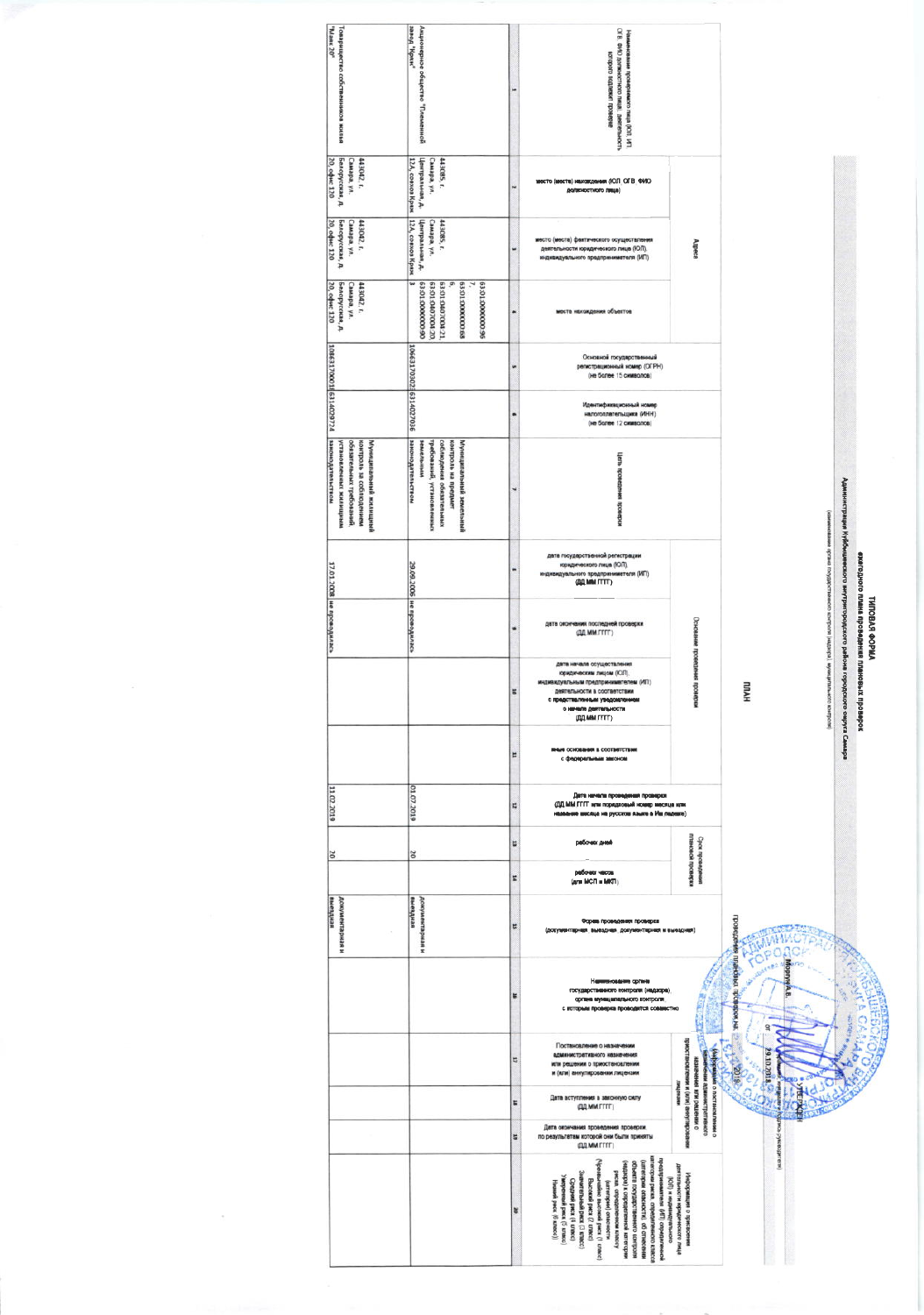## Об утверждении плана проведения плановых проверок юридических лиц и индивидуальных предпринимателей Администрацией Куйбышевского внутригородского района городского округа Самара на 2019 год

Российской Федерации Федеральным законом **OT** Руководствуясь 26.12.2008 № 294-ФЗ «О защите прав юридических и лиц и индивидуальных предпринимателей при осуществлении государственного контроля (надзора) и муниципального контроля», Законом Самарской области от 06.07.2015 № 74-ГД «О разграничении полномочий между органами местного самоуправления городского округа Самара и внутригородских районов городского округа Самара внутригородских районов», значения вопросов местного решению  $\Pi$ O постановлением Администрации Куйбышевского внутригородского района 3 03.02.2016  $N_2$  $\triangleleft$ Oб утверждении округа Самара **OT** городского административного регламента проведения Администрацией Куйбышевского внутригородского района городского округа Самара проверок при осуществлении муниципального земельного контроля территории на Куйбышевского внутригородского района городского округа Самара», Администрации Куйбышевского внутригородского района постановлением городского округа Самара от 16.05.2017  $N_2$ 126  $\langle \langle$ O<sub>6</sub> утверждении административного регламента проведения Администрацией Куйбышевского внутригородского района городского округа Самара проверок при